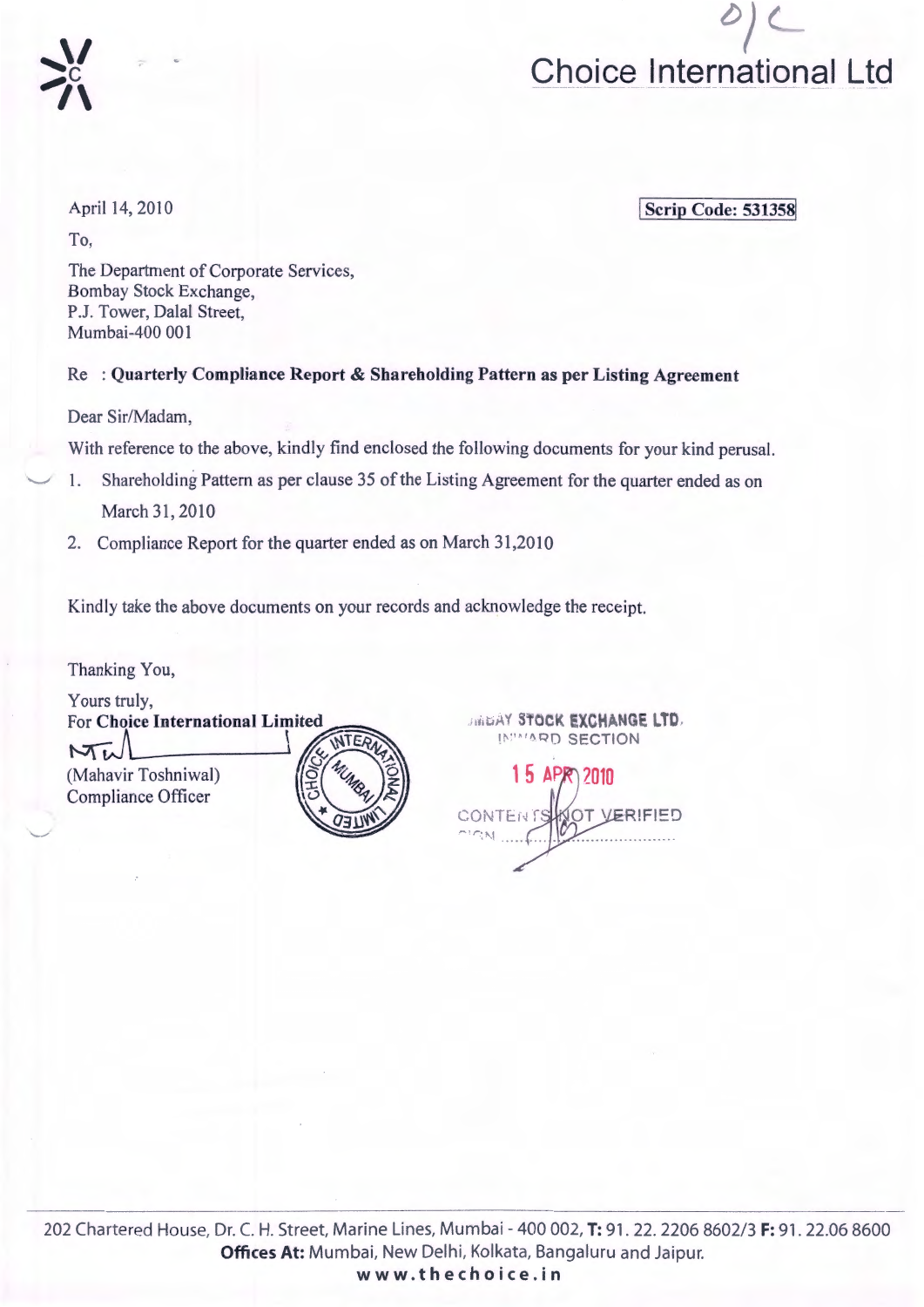

#### April 14, 2010

To,

**Scrip Code: 531358** 

The Department of Corporate Services, Bombay Stock Exchange, P.J. Tower, Dalal Street, Mumbai-400 001

#### Re : Quarterly Compliance Report & Shareholding Pattern as per Listing Agreement

Dear Sir/Madam,

With reference to the above, kindly find enclosed the following documents for your kind perusal.

- 1. Shareholding Pattern as per clause 35 of the Listing Agreement for the quarter ended as on March 31,2010
- 2. Compliance Report for the quarter ended as on March 31,2010

Kindly take the above documents on your records and acknowledge the receipt.

Thanking You,

 $\overline{\phantom{a}}$ 

Yours truly, For Choice International Limited Mu (Mahavir Toshniwal) Compliance Officer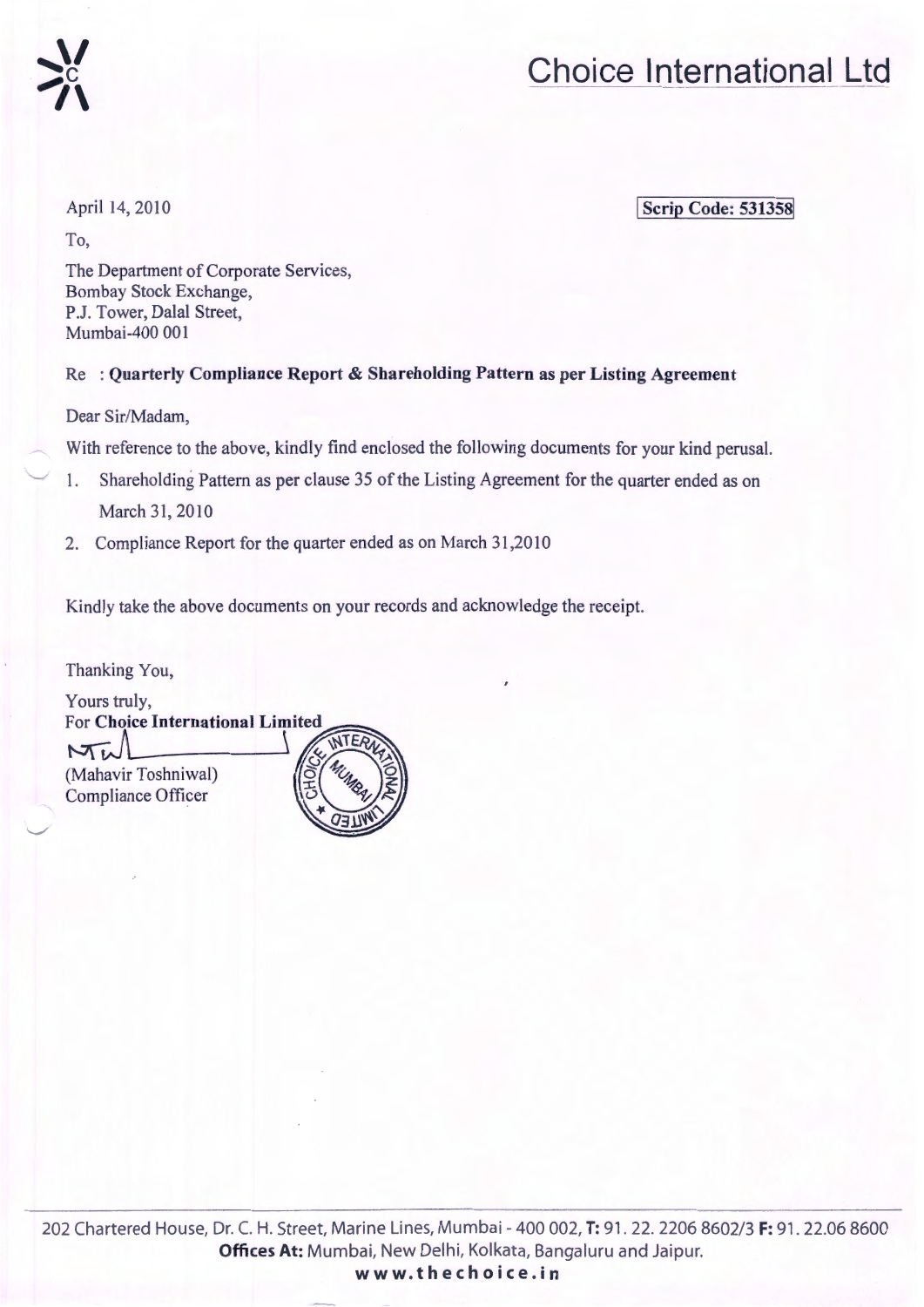

OM

### **Choice International Ltd**

Statement showing ShareHolding Pattern

Name of the Company : Choice International Ltd.

Scrip Code : 531358 Quarter Ended : 31-Mar-2010

| : Cat of Shareholder: Num-of :              |                      |           | Total-no : No-of Share : Tot-Shareholding: Shares Pledged or<br>:-Holders : -Shares : in-Dmt-form : as a (%) of tot : otherwise encumbered ! |                      |                             | : number of share : Num of Share: As a(%) ! |      |
|---------------------------------------------|----------------------|-----------|----------------------------------------------------------------------------------------------------------------------------------------------|----------------------|-----------------------------|---------------------------------------------|------|
|                                             |                      |           |                                                                                                                                              | : as-a % : as-a %    | : of A+B : of A+B+C:        |                                             |      |
| Promoter & its Grp:<br>1: Indian            |                      |           |                                                                                                                                              |                      |                             |                                             |      |
| a: Individual Huf                           | 6:                   |           | 1753927 : 1628927 : 26.964 : 26.964 :                                                                                                        |                      |                             | 0:                                          | .000 |
| b: Central/State Gov :                      | $\Omega$             |           |                                                                                                                                              |                      |                             | $\Omega$ .                                  | .000 |
| c: Bodies Corporates :                      | $\Omega$ :           |           |                                                                                                                                              |                      |                             | 0:                                          | .000 |
| d: Fins / Banks                             | $\Omega$             |           |                                                                                                                                              |                      |                             | 0:                                          | .000 |
| e: Any Other specify :                      | $G$ :                |           |                                                                                                                                              |                      |                             | 0:                                          | .000 |
| : $Sub-Total-A(1)$                          | 6 :                  | 1753927 : |                                                                                                                                              |                      | 1628927 : 26.964 : 26.964 : | 0:                                          | .000 |
| : Foreign                                   |                      |           |                                                                                                                                              |                      |                             |                                             |      |
| a: Indv NRI/For Ind :                       | 0:                   | 0:        | $\Omega$                                                                                                                                     | $\ddot{\phantom{a}}$ |                             | 0:                                          | .000 |
| b: Bodies Corporate                         | <sup>0</sup>         |           |                                                                                                                                              |                      |                             | 0:                                          | .000 |
| c: Institutions                             |                      |           |                                                                                                                                              |                      |                             | 0:                                          | .000 |
| d: Any Other Specify :                      | 0                    |           |                                                                                                                                              |                      |                             | 0:                                          | .000 |
| $Sub-Total-A(2)$                            | $\Omega$             |           |                                                                                                                                              |                      |                             | $^{\circ}$                                  | .000 |
| : Total Shareholding:<br>: Promoter & Group |                      |           |                                                                                                                                              |                      |                             |                                             |      |
| : $Total(A) = A(1) + A(2)$ :                | 6 :                  | 1753927 : |                                                                                                                                              |                      | 1628927: 26.964: 26.964:    | 0:                                          | .000 |
| B.: Public Sh-Holding :<br>1: Institutions  | $\ddot{\phantom{a}}$ |           |                                                                                                                                              |                      |                             |                                             |      |
| a: Mutual Funds                             |                      |           |                                                                                                                                              |                      |                             |                                             |      |
| b: Fins / Banks                             |                      |           |                                                                                                                                              |                      |                             |                                             |      |
| c: Central/State Govt:                      | <sup>n</sup>         | o         |                                                                                                                                              |                      |                             |                                             |      |
| d: Venture Cap Fund                         | $\Omega$ :           |           |                                                                                                                                              |                      |                             |                                             |      |
| e: Insurance Comp(s) :                      | <sup>0</sup>         |           |                                                                                                                                              |                      |                             |                                             |      |
| f: Foreign Ins Invest:                      |                      |           |                                                                                                                                              |                      |                             |                                             |      |
| g: Foreign Ven Cap In:                      |                      |           |                                                                                                                                              |                      |                             |                                             |      |
| h: Any Other -Specify:                      | $\Omega$             |           |                                                                                                                                              |                      |                             |                                             |      |
| : $Sub-Total-B(1)$<br>$\sim$                | 0:                   | 0         | Ω                                                                                                                                            |                      |                             |                                             |      |



202 Chartered House, Dr. C. H. Street, Marine Lines, Mumbai - 400 002, T: 91. 22. 2206 8602/3 F: 91. 22.06 8600 **Offices At: Mumbai, New Delhi, Kolkata, Bangaluru and Jaipur.** 

**ww w.thech o i ce.in**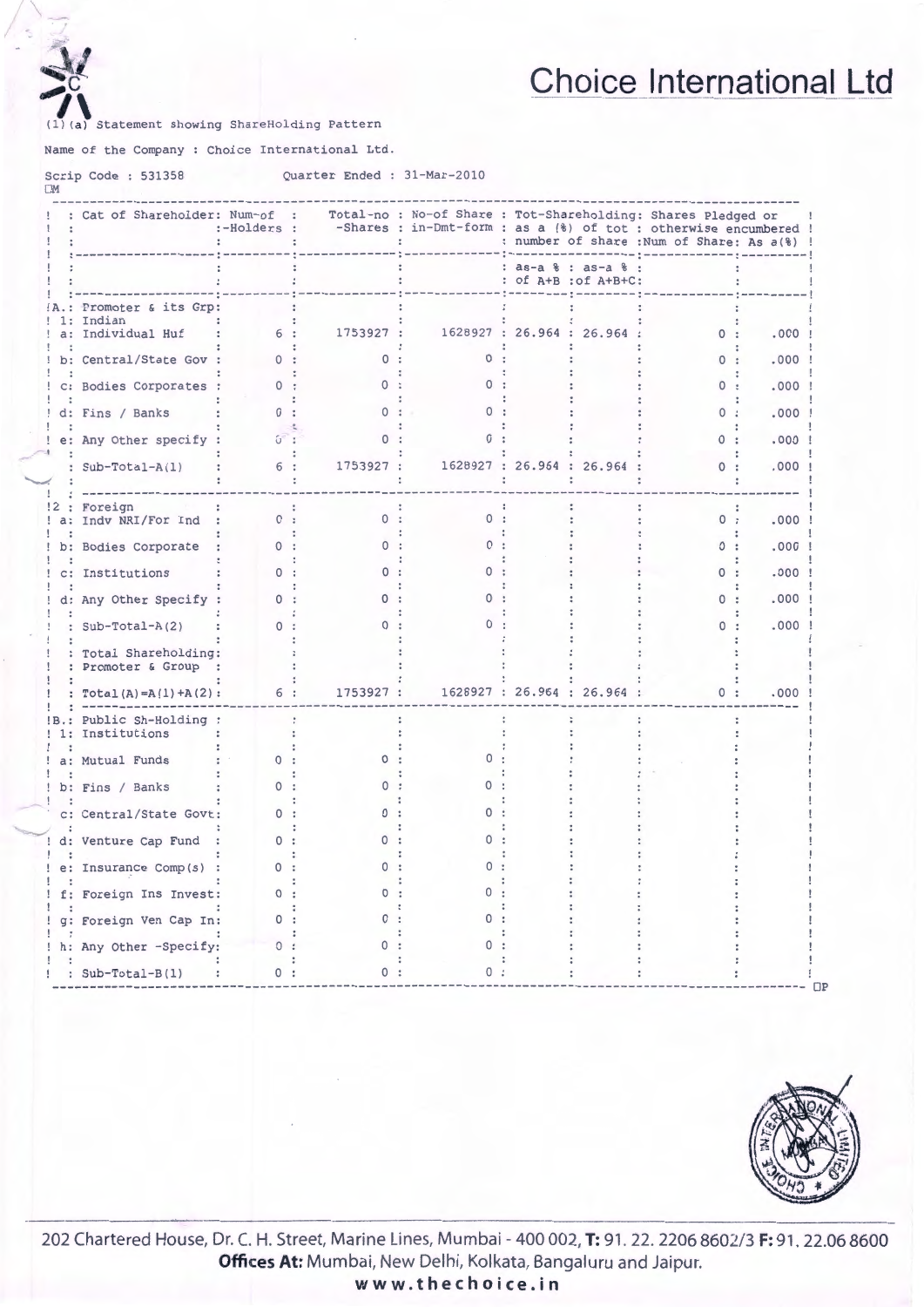(1) (a) Statement showing ShareHolding Pattern -(Cont..2)

Name of the Company : Choice International Ltd.

"-..../

Scrip Code : 531358 OM Quarter Ended : 31-Mar-2010

|                                             | :-Holders : |                                         |                                  |                                             | Cat of Shareholder: Num-of : Total-no : No-of Share : Tot-Shareholding: Shares Pledged or<br>-Shares : in-Dmt-form : as a (%) of tot : otherwise encumbered !<br>: number of share : Num of Share: As a (%) ! |
|---------------------------------------------|-------------|-----------------------------------------|----------------------------------|---------------------------------------------|---------------------------------------------------------------------------------------------------------------------------------------------------------------------------------------------------------------|
|                                             |             |                                         |                                  | : as-a % : as-a % :<br>: of A+B : of A+B+C: |                                                                                                                                                                                                               |
| 2: Non-Institutions                         |             |                                         |                                  |                                             |                                                                                                                                                                                                               |
| a: Bodies Corporates : 115 :                |             |                                         | 1285570: 1109670: 19.763: 19.763 |                                             |                                                                                                                                                                                                               |
| b: Individual Holding:<br>i) upto Rs 1-Lac: | 908:        | 541332 :                                | 433532 : 8.322 :                 | 8.322                                       |                                                                                                                                                                                                               |
| ii) above Rs1-Lac:                          | 53:         | 2915163 :                               |                                  | 2240163 : 44.816 : 44.816 :                 |                                                                                                                                                                                                               |
| Any Other -Clr-Mem:                         | 28:         | 8808 :                                  |                                  | 8808: .135: .135                            |                                                                                                                                                                                                               |
| $-OCB$                                      | $^{\circ}$  |                                         | $^{\circ}$                       |                                             |                                                                                                                                                                                                               |
| $-NRI$                                      | $\Omega$    |                                         |                                  |                                             |                                                                                                                                                                                                               |
|                                             |             |                                         |                                  |                                             |                                                                                                                                                                                                               |
| $Sub-Total-B(2)$                            | 1104:       | 4750873 :                               | ike.                             | 3792173 : 73.036 : 73.036 :                 |                                                                                                                                                                                                               |
| $Total(B)=B(1)+B(2)$ :                      |             | 1104: 4750873: 3792173: 73.036: 73.036: |                                  |                                             |                                                                                                                                                                                                               |
| Total (A+B) : 1110 : 6504800 : 5421100 :    |             |                                         |                                  | :100.000:                                   |                                                                                                                                                                                                               |
| Held by Custodian :                         |             |                                         |                                  |                                             |                                                                                                                                                                                                               |
| against Dep-Receip:                         | $\circ$ :   | 0:                                      |                                  |                                             |                                                                                                                                                                                                               |
| : Grand Total (A+B+C): 1110 : 6504800 :     |             |                                         | 5421100 :                        | :100.000:                                   |                                                                                                                                                                                                               |



202 Chartered House, Dr. C. H. Street, Marine Lines, Mumbai- 400 002, **T:** 91. 22. 2206 8602/3 **F:** 91. 22.06 8600 **Offices At:** Mumbai, New Delhi, Kolkata, Bangaluru and Jaipur. **www.thechoice.in**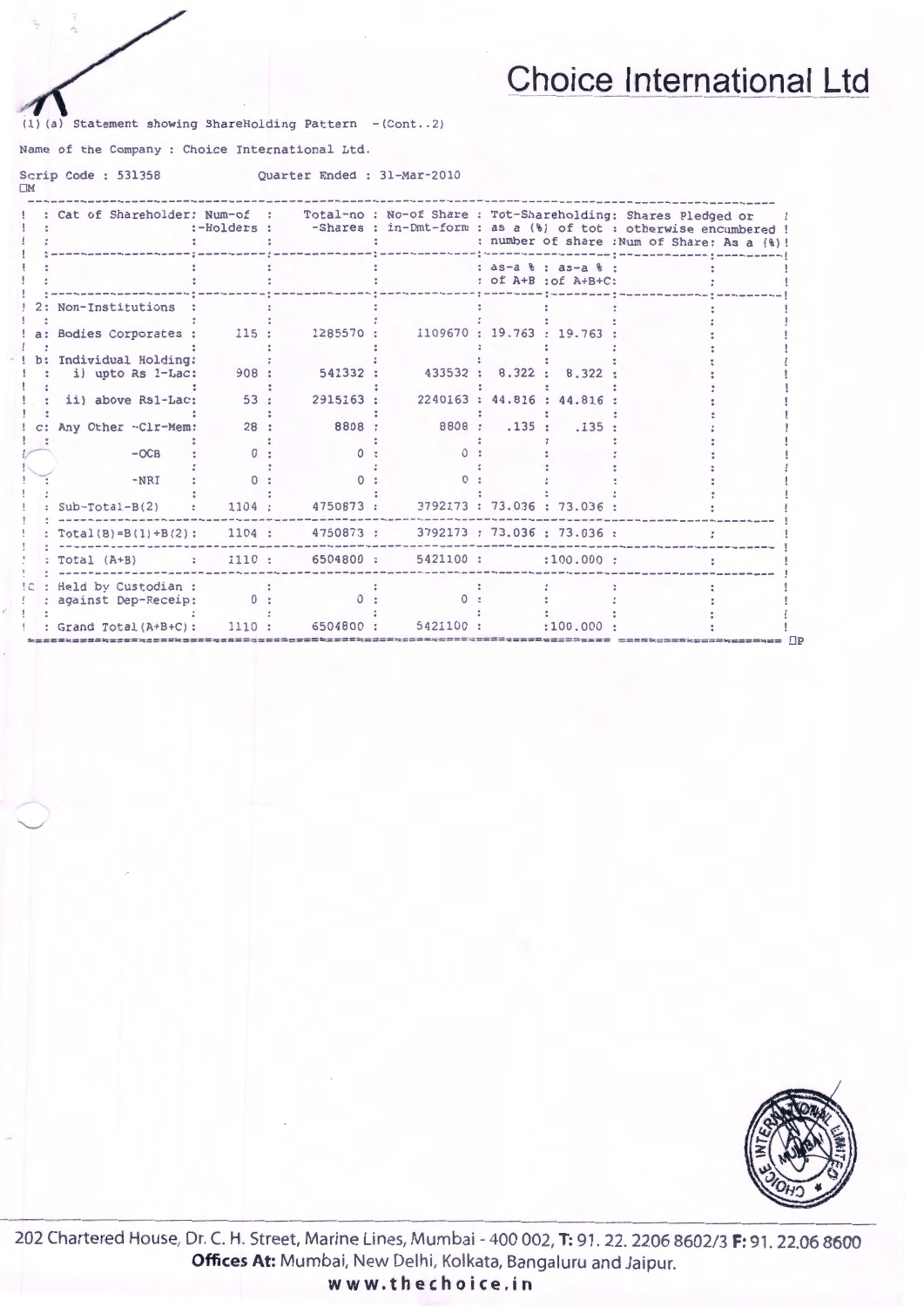- Category -Public [ 1% & above ]

Name of the Company : Choice International Ltd.

,;"  $\checkmark$ 

 $\searrow$ 

| Scrip Code: 531358 | Ouarter Ended : 31-Mar-2010                     |         |                     |
|--------------------|-------------------------------------------------|---------|---------------------|
| $Srl-\#$ Ref-Num   | Name of the Holder                              |         | Scp-Held %-to-Total |
| 1 000208           | ABHILASHA MONEY OPERATIONS P LTD                | 173900  | 2.673               |
| 2 00013881         | ADCHO CONSULTANTS PVT. LTD.                     | 65200   | 1,002               |
| 3 00092440         | ALKEN MANAGEMENT & FINANCIAL SERVIC 206144      |         | 3.169               |
| 4 00272774         | DEEPIKA SANJAY CHURIWALA                        | 65613   | 1,009               |
| 5 00221315         | FREA STATIONERY PVT LTD                         | 290000  | 4.458               |
| 6 000249           | GOPAL T LALWANI                                 | 125000  | 1.922               |
| 7 10379348         | HEMLATA KAMAL PODDAR                            | 100000  | 1.537               |
| 8 02270019         | KALPANA MUKESH RUIA                             | 100000  | 1.537               |
| 9 14929813         | KAMAL PODDAR (HUF)                              | 125000  | 1.922               |
| 10 10677794        | MAMTA AMRISH JAIN                               | 125000  | 1.922               |
| 11 15187801        | MANOJ TAHALRAM LALWANI                          | 75000   | 1.153               |
| 12 16678379        | MEENAKUMARI RANKA                               | 250000  | 3.843               |
| 13 46736482        | NIPUN AMRISH JAIN                               | 125000  | 1.922               |
| 14 00513411        | SIGNORA FINANCE PVT LTD                         | 99951   | 1.537               |
| 15 14983399        | SMRITI RANKA                                    | 100000  | 1,537               |
|                    | 15 <totals> -Public [ 1% &amp; above ]</totals> | 2025808 | 31.143              |



202 Chartered House, Dr. C. H. Street, Marine Lines, Mumbai- 400 002, **T:** 91 . 22. 2206 8602/3 **F:** 91. 22.06 8600 **Offices At:** Mumbai, New Delhi, Kolkata, Bangaluru and Jaipur. **www.thechoice.in**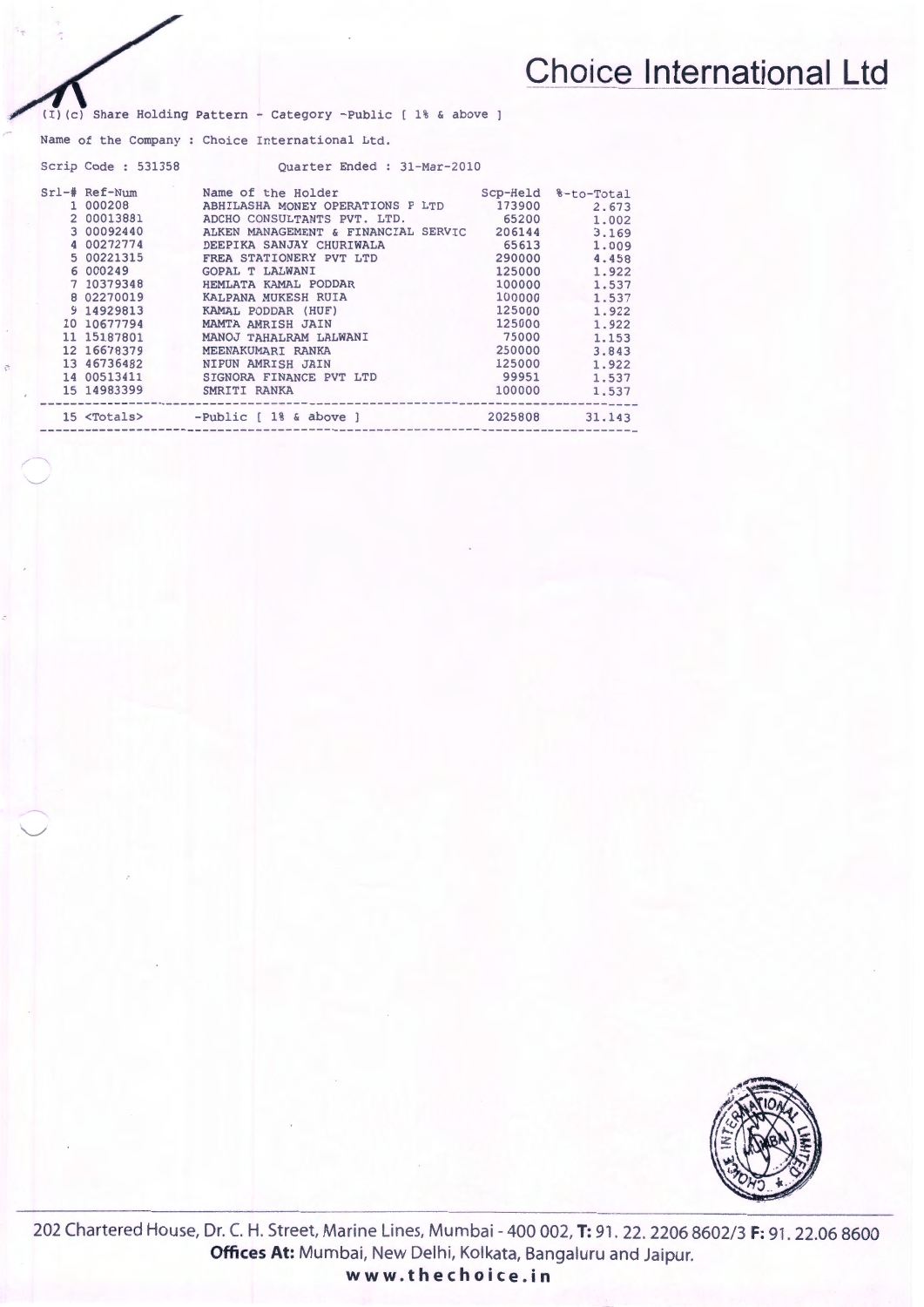Details of Locked in Shares

 $\sim$ 

 $\smile$ 

Name of the Company : Choice International Ltd.

| 34 <totals></totals> | Locked in Shares                                                                                                                                                                                                                         | 2673900             | 41.113 |
|----------------------|------------------------------------------------------------------------------------------------------------------------------------------------------------------------------------------------------------------------------------------|---------------------|--------|
|                      | 18 15187801 -Pub MANOJ TAHALRAM LALWANI 75000<br>19 16678379 -Pub MEENAKUMARI RANKA 250000<br>20 02098438 -Pub MUKESH RAMNIRANJAN RUIA 50000<br>21 000248 -Pub NAMRATA P BADKUR 50000<br>22 27314381 -Pub NINA RANKA 50000<br>22 2731438 |                     | .769   |
|                      |                                                                                                                                                                                                                                          |                     | .769   |
|                      |                                                                                                                                                                                                                                          |                     | 1.537  |
|                      |                                                                                                                                                                                                                                          | 100000              | 1.537  |
|                      |                                                                                                                                                                                                                                          |                     | .769   |
|                      |                                                                                                                                                                                                                                          |                     | .769   |
|                      |                                                                                                                                                                                                                                          |                     | .769   |
|                      |                                                                                                                                                                                                                                          |                     | .769   |
|                      |                                                                                                                                                                                                                                          |                     | .769   |
|                      |                                                                                                                                                                                                                                          |                     | .769   |
|                      |                                                                                                                                                                                                                                          |                     | .769   |
|                      |                                                                                                                                                                                                                                          |                     | 1.922  |
|                      |                                                                                                                                                                                                                                          |                     | .769   |
|                      |                                                                                                                                                                                                                                          |                     | .769   |
|                      |                                                                                                                                                                                                                                          |                     | .769   |
|                      |                                                                                                                                                                                                                                          |                     | 3.843  |
|                      |                                                                                                                                                                                                                                          |                     | 1.153  |
|                      |                                                                                                                                                                                                                                          |                     | .769   |
|                      |                                                                                                                                                                                                                                          |                     | 1.922  |
|                      |                                                                                                                                                                                                                                          |                     | .769   |
|                      | 10 02270019 -Pub KALPANA MUKESH RUIA 100000<br>11 14929813 -Pub KAMAL PODDAR (HUF) 125000<br>12 01442181 -Pub KIRORIMAL KUNDNANI 50000<br>13 000245 -Pub MAHAVEER S KAWAR 50000<br>14 000236 -Pub MAHAVEER S KAWAR 50000<br>16 0067794 - |                     | .769   |
|                      |                                                                                                                                                                                                                                          |                     | .769   |
|                      |                                                                                                                                                                                                                                          |                     | .769   |
|                      |                                                                                                                                                                                                                                          |                     | 1.922  |
|                      |                                                                                                                                                                                                                                          | 100000              | 1.537  |
|                      |                                                                                                                                                                                                                                          | 50000               | .769   |
|                      |                                                                                                                                                                                                                                          | 50000               | .769   |
|                      |                                                                                                                                                                                                                                          | 125000              | 1.922  |
|                      |                                                                                                                                                                                                                                          | 100000              | 1.537  |
|                      |                                                                                                                                                                                                                                          | 50000               | .769   |
|                      |                                                                                                                                                                                                                                          | 125000              | 1.922  |
|                      |                                                                                                                                                                                                                                          | 50000               | .769   |
|                      |                                                                                                                                                                                                                                          | 100000              | 1.537  |
|                      |                                                                                                                                                                                                                                          | 173900              | 2.673  |
|                      |                                                                                                                                                                                                                                          | Lock-Scp %-to-Total |        |
|                      |                                                                                                                                                                                                                                          |                     |        |



202 Chartered House, Dr. C. H. Street, Marine Lines, Mumbai- 400 002, **T:** 91. 22. 2206 8602/3 **F:** 91. 22.06 8600 Offices At: Mumbai, New Delhi, Kolkata, Bangaluru and Jaipur.

**www.thechoice.in**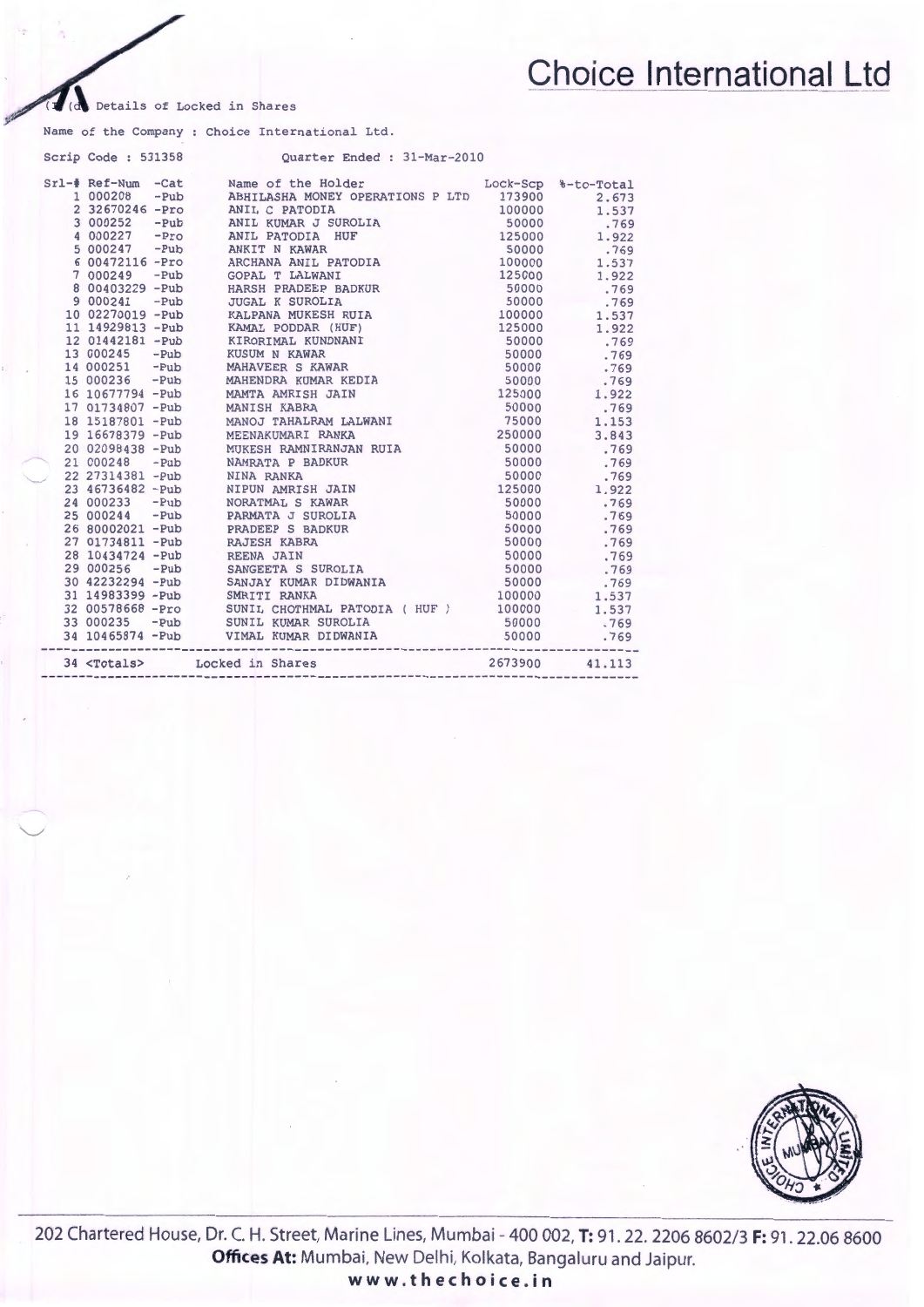) Details of Depository Receipts (DRs)

Name of the Company : Choice International Ltd.

Scrip Code: 531358 Quarter Ended : 31-Mar-2010

| Srl-# Ref-Num Name of the Holder | $-$ NIL $-$ | $-$ NTL $-$                                              | Tvp | <b>DRs</b> | no-of sh-under<br>$OS-DrS$ | $(8) - to$<br>Total |
|----------------------------------|-------------|----------------------------------------------------------|-----|------------|----------------------------|---------------------|
|                                  |             | 0 <totals> Details of Depository Receipts (DRs)</totals> |     |            |                            | .000.               |
|                                  |             |                                                          |     |            |                            |                     |



202 Chartered House, Dr. C. H. Street, Marine Lines, Mumbai - 400 002, T: 91. 22. 2206 8602/3 F: 91. 22.06 8600 Offices At: Mumbai, New Delhi, Kolkata, Bangaluru and Jaipur.

www.thechoice.in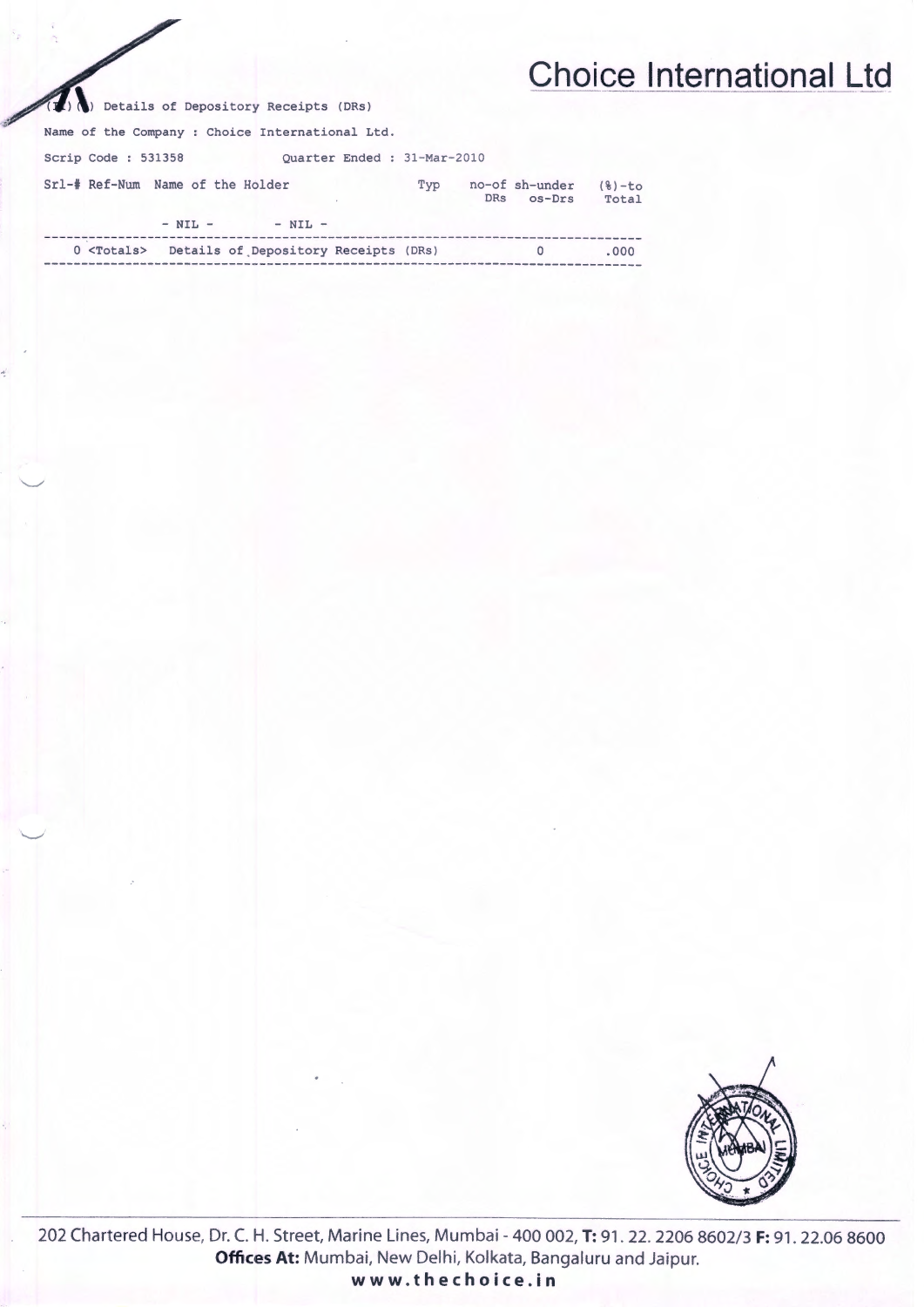Depository Receipts - where underlying shares in excess of [ 1% ]

Name of the Company : Choice International Ltd.

 $\mathbb{Z}$ 

Scrip Code: 531358 Quarter Ended : 31-Mar-2010

| Srl-# Ref-Num Name of the Holder |                                       |             |  |  | Typ | DRs | no-of sh-under<br>$os-Drs$ | $(8) - to$<br>Total |
|----------------------------------|---------------------------------------|-------------|--|--|-----|-----|----------------------------|---------------------|
|                                  | $- NIL -$                             | $-$ NIL $-$ |  |  |     |     |                            |                     |
| $0 <$ Totals $>$                 | Depository Receipts in excess of [1%] |             |  |  |     |     |                            | .000                |



202 Chartered House, Dr. C. H. Street, Marine Lines, Mumbai - 400 002, T: 91. 22. 2206 8602/3 F: 91. 22.06 8600 Offices At: Mumbai, New Delhi, Kolkata, Bangaluru and Jaipur. www.thechoice.in